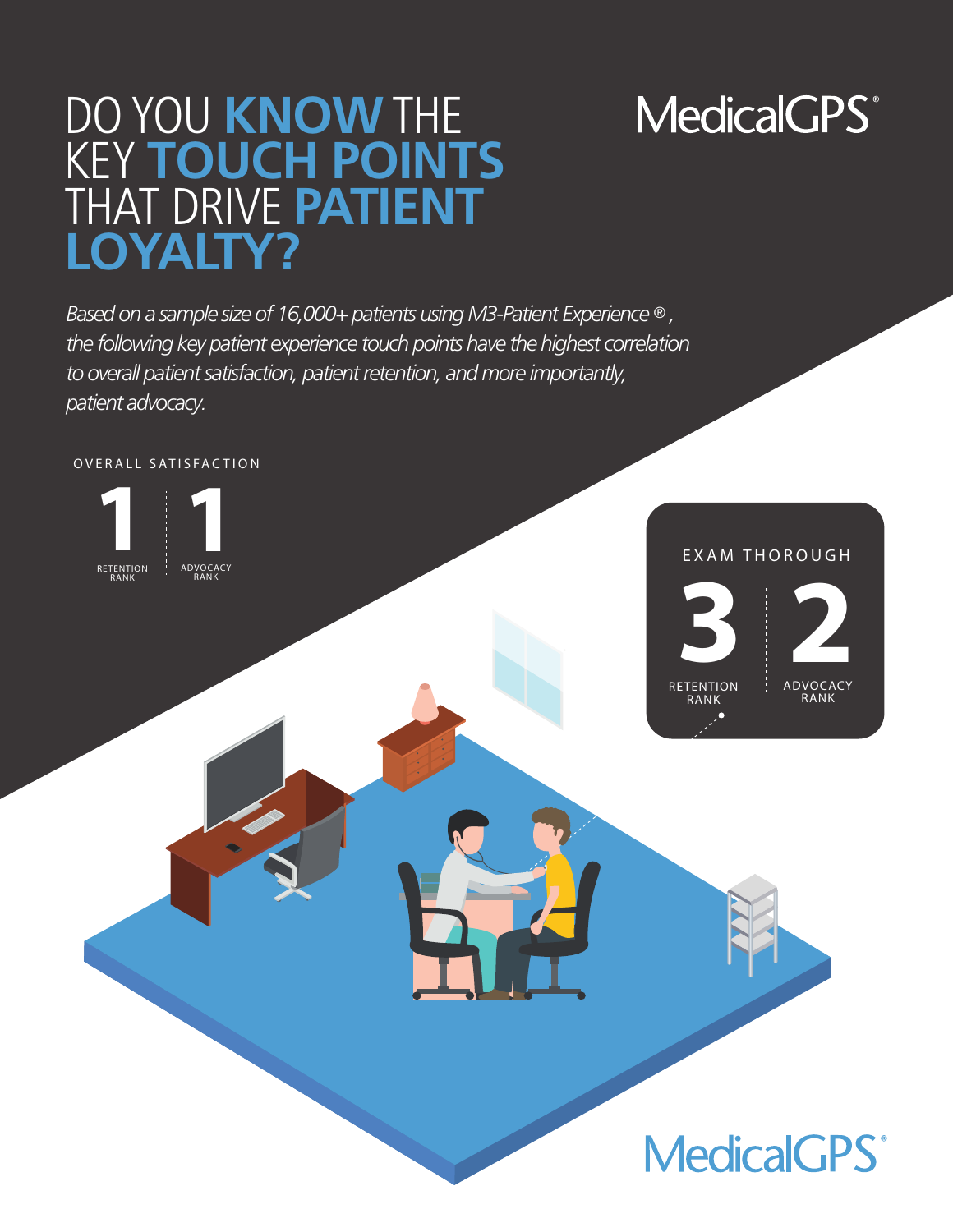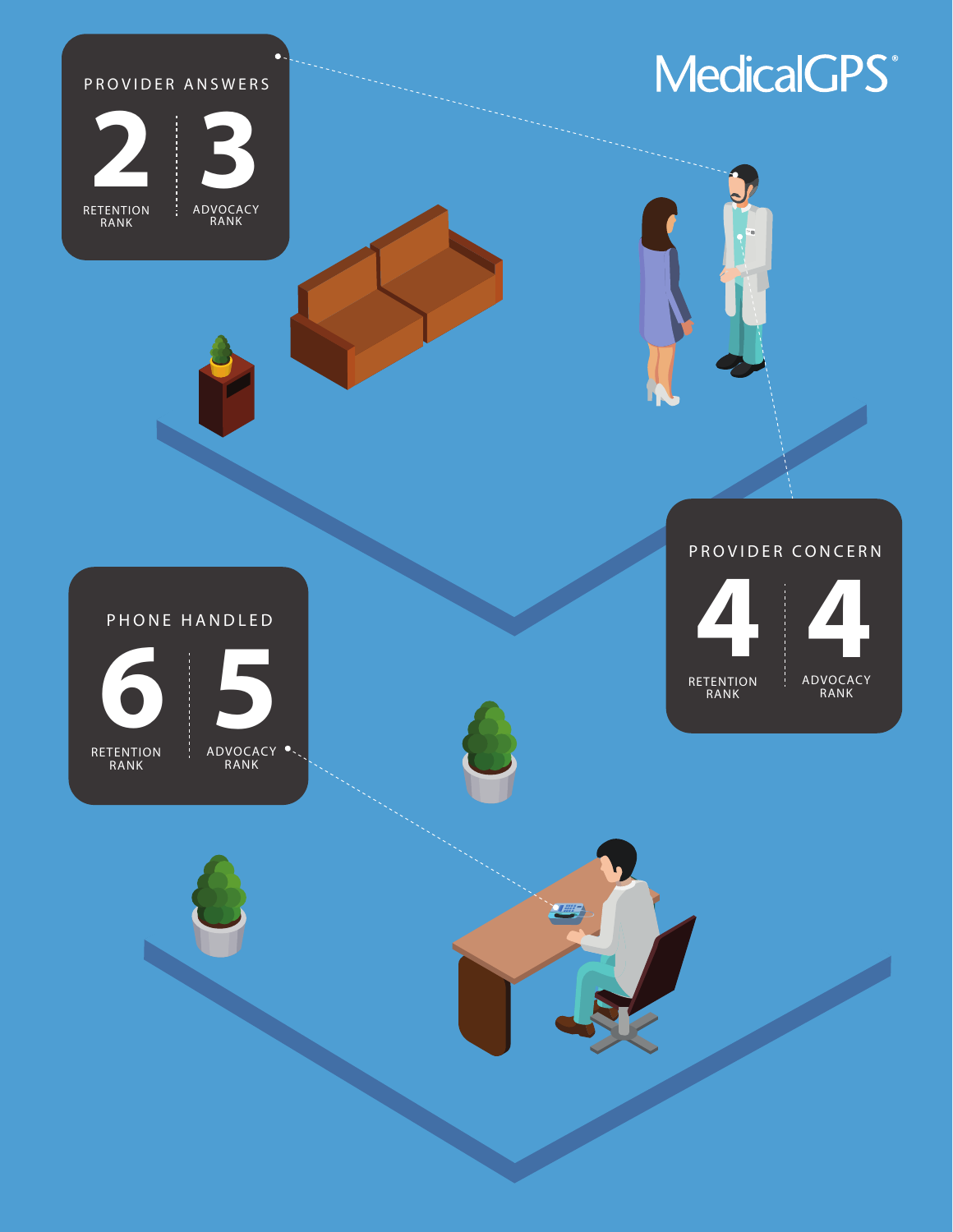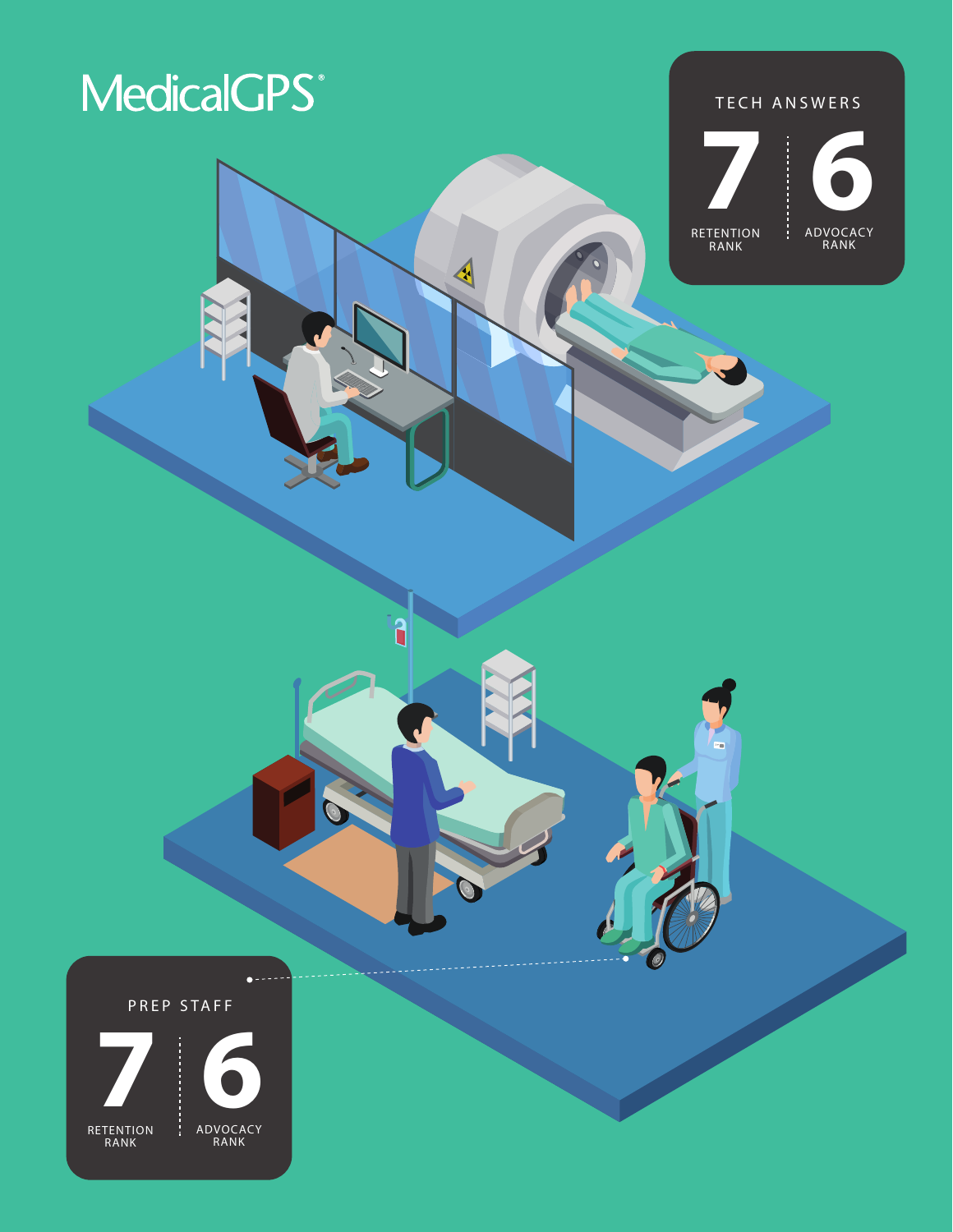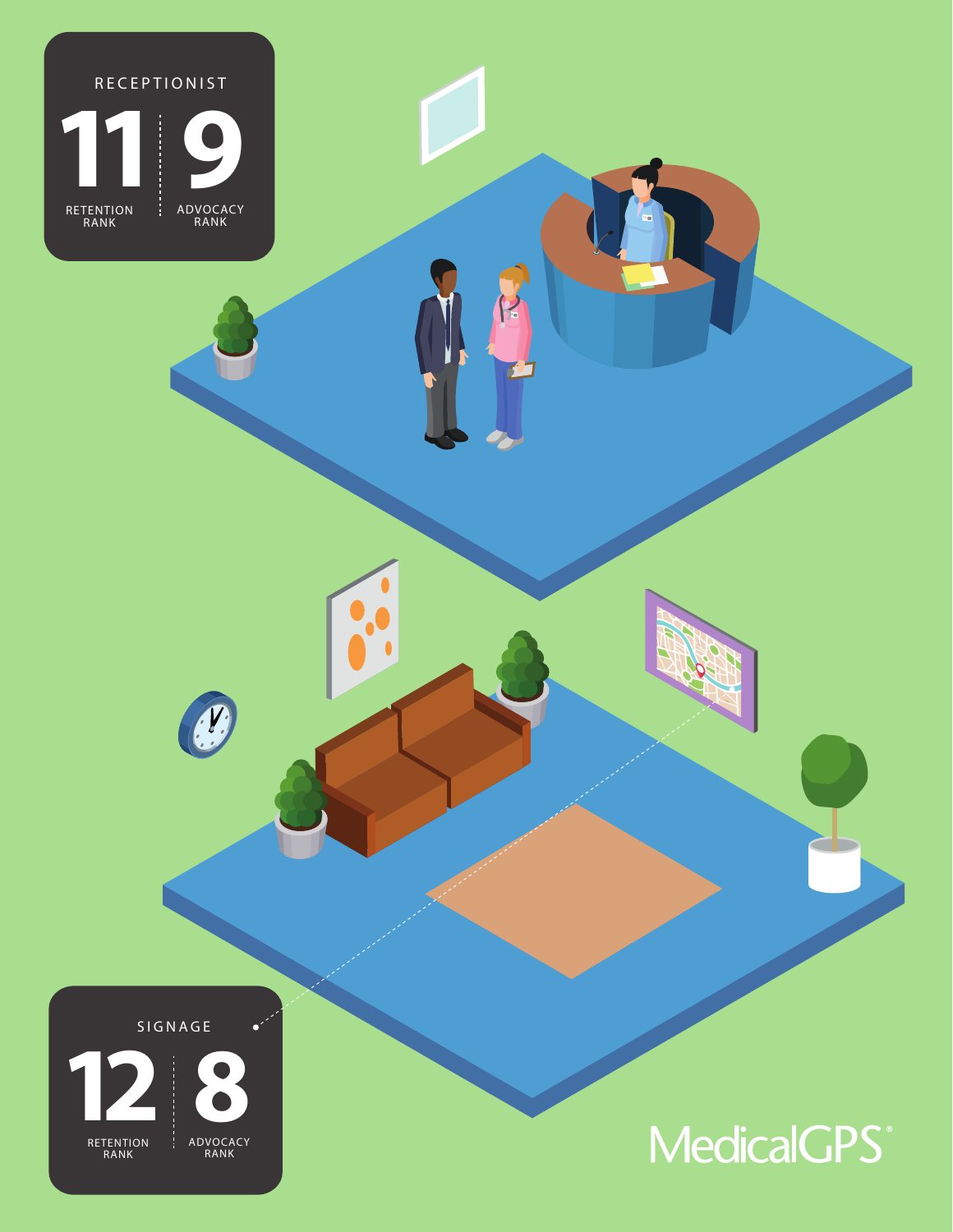### RANKING OF KEY **TOUCH POINT CORRELATIONS** TO **PATIENT LOYALTY**

#### **Correlation Strength**

- +.50 to +.59 Moderately High
- +.30 to +.49 Moderate
- +.20 to +.29 Weak
- +.01 to +.19 None or negligible

| <b>Overall Satisfaction</b>  | 0.824 | 0.853 | $\overline{1}$ | $\overline{1}$ |
|------------------------------|-------|-------|----------------|----------------|
| <b>Exam Thorough</b>         | 0.692 | 0.732 | 3              | $\overline{2}$ |
| <b>Provider Answers</b>      | 0.716 | 0.731 | $\overline{2}$ | $\overline{3}$ |
| <b>Provider Concern</b>      | 0.644 | 0.687 | $\overline{4}$ | $\overline{4}$ |
| <b>Phone Handled</b>         | 0.517 | 0.602 | 6              | 5              |
| <b>Tech Answers</b>          | 0.487 | 0.554 | $\overline{7}$ | 6              |
| <b>Prep Staff</b>            | 0.533 | 0.548 | 5              | $\overline{7}$ |
| Signage                      | 0.423 | 0.546 | 12             | 8              |
| Receptionist                 | 0.436 | 0.544 | 11             | 9              |
| <b>Tech Concern</b>          | 0.457 | 0.526 | 8              | 10             |
| <b>Facility Clean</b>        | 0.441 | 0.515 | 9              | 11             |
| <b>Phone Answered</b>        | 0.440 | 0.498 | 10             | 12             |
| <b>Appointment Setup</b>     | 0.396 | 0.485 | 13             | 13             |
| Message Return               | 0.390 | 0.484 | 14             | 14             |
| <b>Wait Reasonable</b>       | 0.342 | 0.450 | 17             | 15             |
| <b>Billing Office</b>        | 0.363 | 0.442 | 15             | 16             |
| <b>Appointment Wait Time</b> | 0.332 | 0.441 | 18             | 17             |
| <b>Invoices</b>              | 0.348 | 0.437 | 16             | 18             |
| Parking                      | 0.254 | 0.301 | 19             | 19             |

**PATIENT POINTS OF CONTACT RETENTION LOYALTY ADVOCACY LOYALTY RETENTION RANK ADVOCACY RANK**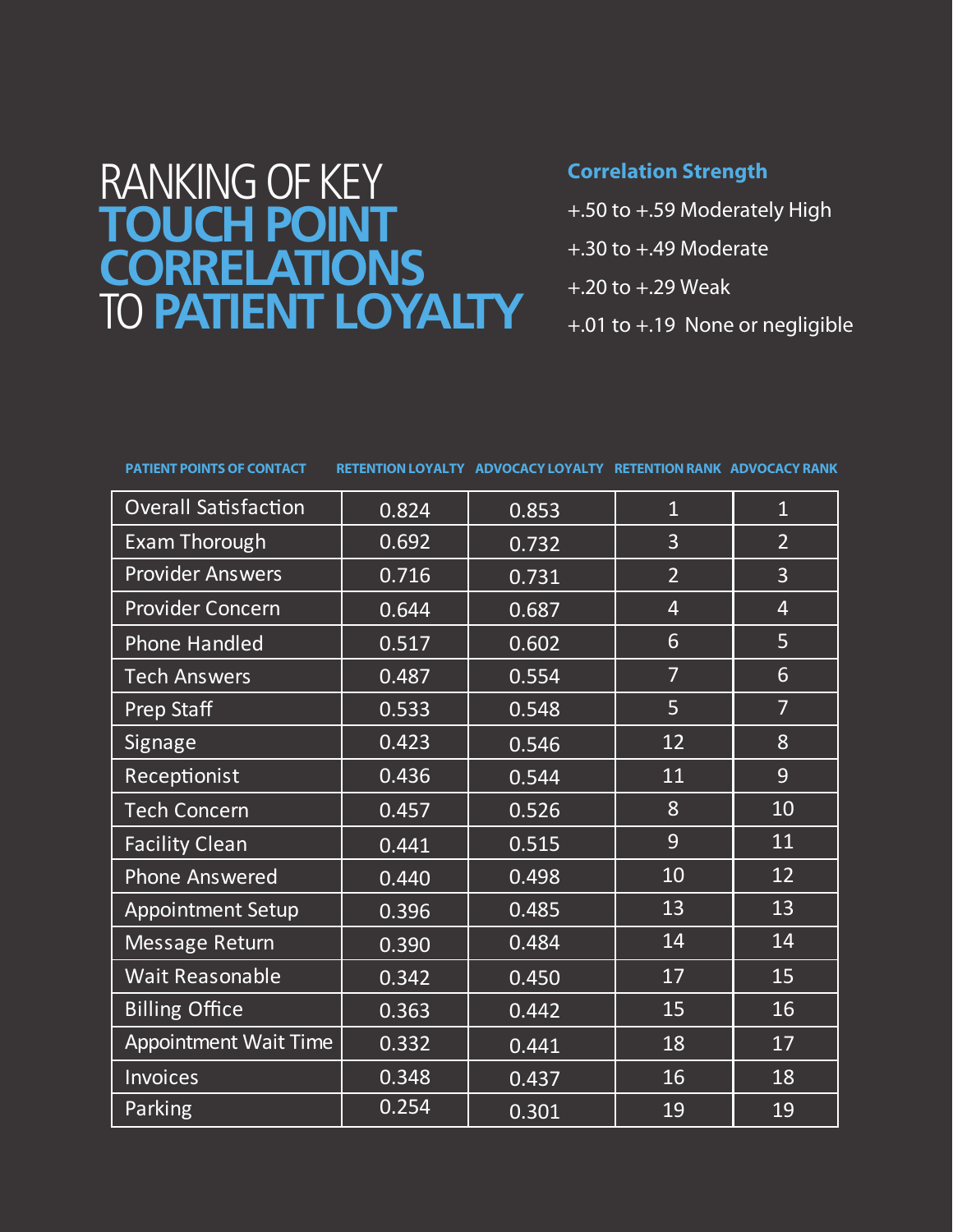| <b>ABBREVIATION</b>          | <b>M3-PATIENT EXPERIENCE ® SURVEY STATEMENT/QUESTION</b>                                                                                                        |
|------------------------------|-----------------------------------------------------------------------------------------------------------------------------------------------------------------|
| <b>Phone Answered</b>        | My call was ANSWERED within a reasonable amount of time.<br>Do you agree or disagree?                                                                           |
| Phone Handled                | My call was HANDLED within a reasonable amount of time.<br>Do you agree or disagree?                                                                            |
| Message Return               | The last time I left a message, my message was returned within<br>a reasonable amount of time. Do you agree or disagree?                                        |
| <b>Appointment Wait Time</b> | The number of days that I had to wait to see my provider was a reasonable number<br>of days for THIS appointment. Do you agree or disagree?                     |
| <b>Appointment Setup</b>     | The person who set up my appointment was helpful and courteous.                                                                                                 |
| Parking                      | The facility had sufficient parking. Do you agree or disagree?                                                                                                  |
| <b>Facility Clean</b>        | The lobby/waiting areas, exam room, and restrooms were neat and clean.<br>Do you agree or disagree?                                                             |
| <b>Signage</b>               | The signs were clear and understandable, allowing me to find my way around<br>the facility with little or no difficulty. Do you agree or disagree?              |
| Receptionist                 | When I checked in, the receptionist was courteous and friendly.                                                                                                 |
| <b>Wait Reasonable</b>       | During THIS visit, the total amount of time I spent waiting was reasonable<br>(waiting room and exam room) Do you agree or disagree?                            |
| <b>Tech Concern</b>          | The technologist, (X-Ray, MRI, or other technologist), that performed<br>my test treated me with respect and concern.<br>Do you agree or disagree?              |
| <b>Tech Answers</b>          | The technologist, (X-Ray, MRI, or other technologist), that performed<br>my test explained my procedure and answered my questions.<br>Do you agree or disagree? |
| Prep Staff                   | The clinical staff member (nurse or medical assistant), who prepared me for my<br>visit was courteous, respectful and friendly. Do you agree or disagree?       |
| Provider Concern             | My provider treated me with courtesy, respect and concern.<br>Do you agree or disagree?                                                                         |